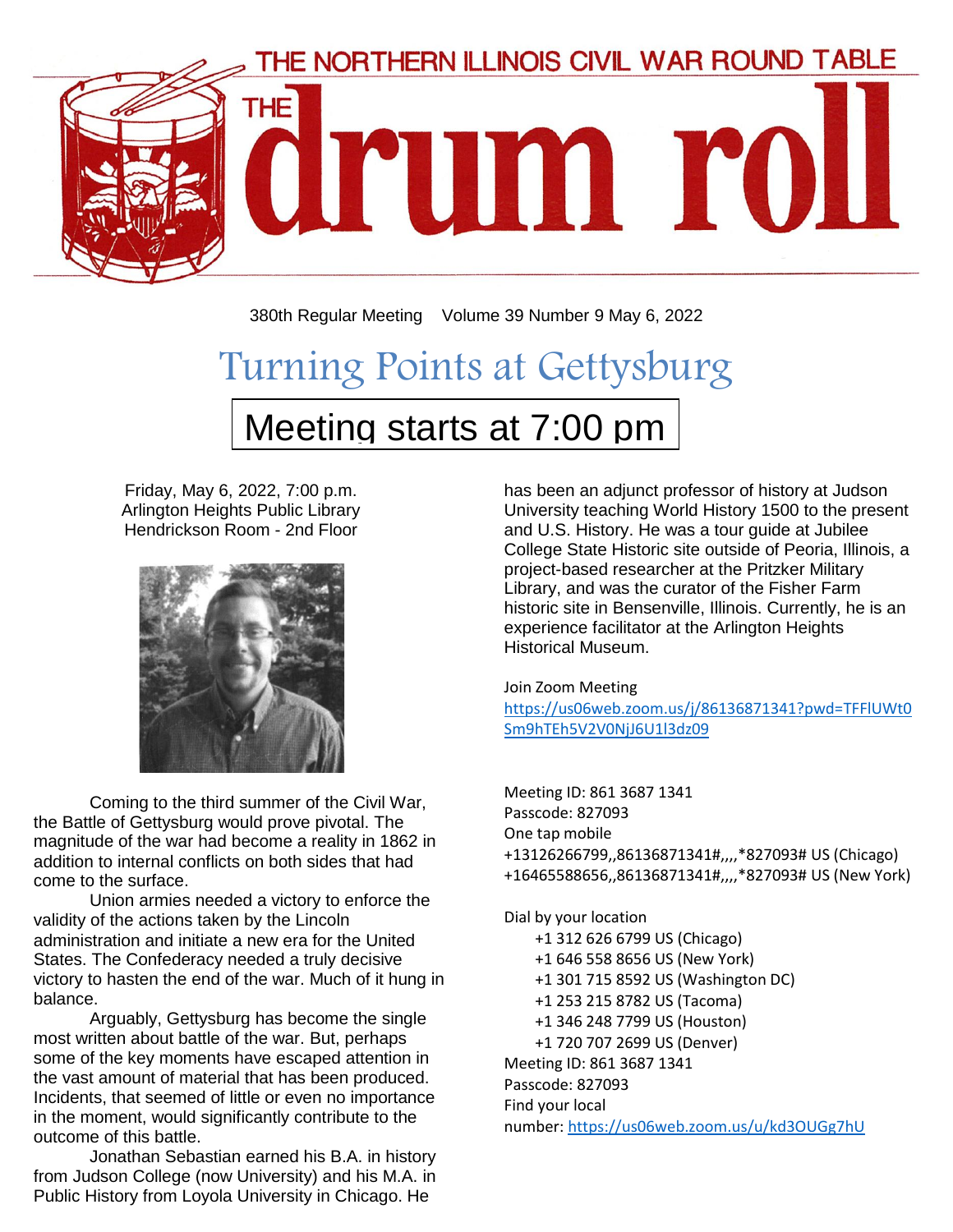

Photo courtesy of Ken Tokarz

On April 1, the Round Table met in person for the first time in two years. Our guest speaker for this return to three dimensions was none other than Robert E. Lee, as portrayed by Paul Wolf.

The general began by stressing that God does not interfere in man's matters; rather, God makes men come to their own decisions. And Lee had a major one to make at the war's outset. After the first wave of secession, Lee was called to Washington for consultation. (Being in Texas, one of the Rebel states, he departed in civilian clothing, lest he be detained as a Federal officer.) After the attack on Fort Sumter, he met with U.S. general Winfield Scott, then politician Francis Blair, then Scott again – being offered command of the entire United States Army. Lee at first attempted to stay neutral, but after meeting with the Richmond government of newly seceded Virginia, he accepted a positon as a Major General of all Virginia Militia. The general explained that the oath he had taken in the military was, first and foremost, to his state; his strong sense of duty and honor required that he resign from the U.S. Army and join Virginia.

Hoping for a field command, Lee instead functioned initially as a consultant. Finally sent to the field, his first campaign (in western Virginia) did not go smoothly. Lee related that a combination of a generally hostile population, lack of support from Richmond, and the shortcomings of his principal subordinates (Henry Wise, John Floyd and William Loring) proved too much to overcome. His next

assignment was to oversee coastal defenses in Florida, South Carolina and Georgia. Here, the press coverage Lee received was generally negative; he was tagged with the sobriquet "King of Spades" for his extensive entrenching. Eventually, he returned to Richmond as a military advisor.

By late May, 1862, George McClellan's Union army was but five miles from Richmond; General Lee described going up into a church steeple and being able to see the blue hordes. He related a horseback meeting with President Davis and General Joseph Johnston on the battlefield on May 31, as fighting raged. Shortly thereafter, Johnston was badly wounded, and the next day (June 1) Lee was placed in command of Johnston's army, which he immediately re-named the Army of Northern Virginia. He commented that Johnston had been uncommunicative with Davis; Lee was determined to learn from that mistake and keep Davis informed. Lee also reorganized the army, called in Stonewall Jackson from the Shenandoah Valley, and in late June launched the Seven Days battles that, despite heavier casualties than the shocking bloodbath a couple of months earlier at Shiloh, succeeded in beating McClellan away from the gates of Richmond and to refuge down the James River.

The general then led us through a litany of opposing commanders. First was John Pope, whom Lee thrashed at Second Manassas. This led to the invasion of Maryland, and a re-match with McClellan. Lee expressed the opinion that his invasion traversed the wrong part of Maryland – the western part, which was mainly pro-union (as opposed to the more heavily slaveholding eastern section.) He related the story of the Lost Order, the battle of Antietam, and his thorough understanding of Little Mac (which led Lee to stay on the field the entire day after the battle, despite the seeming risk.) He characterized Burnside's plan at the start of the Fredericksburg campaign as a good one, ruined by Northern delays (the pontoons in particular.) Joe Hooker's plan for the spring 1863 campaign was also a good one, according to Lee. But after Jeb Stuart's recon revealed the vulnerable Union flank, Lee recalled asking Stonewall Jackson how many men he needed for his flank march. Jackson smiled as he replied, "The whole corps." Of course, this story ended with the wounding and subsequent death of Stonewall, and Lee's famed statement that Jackson had lost his left arm, but Lee had lost his right.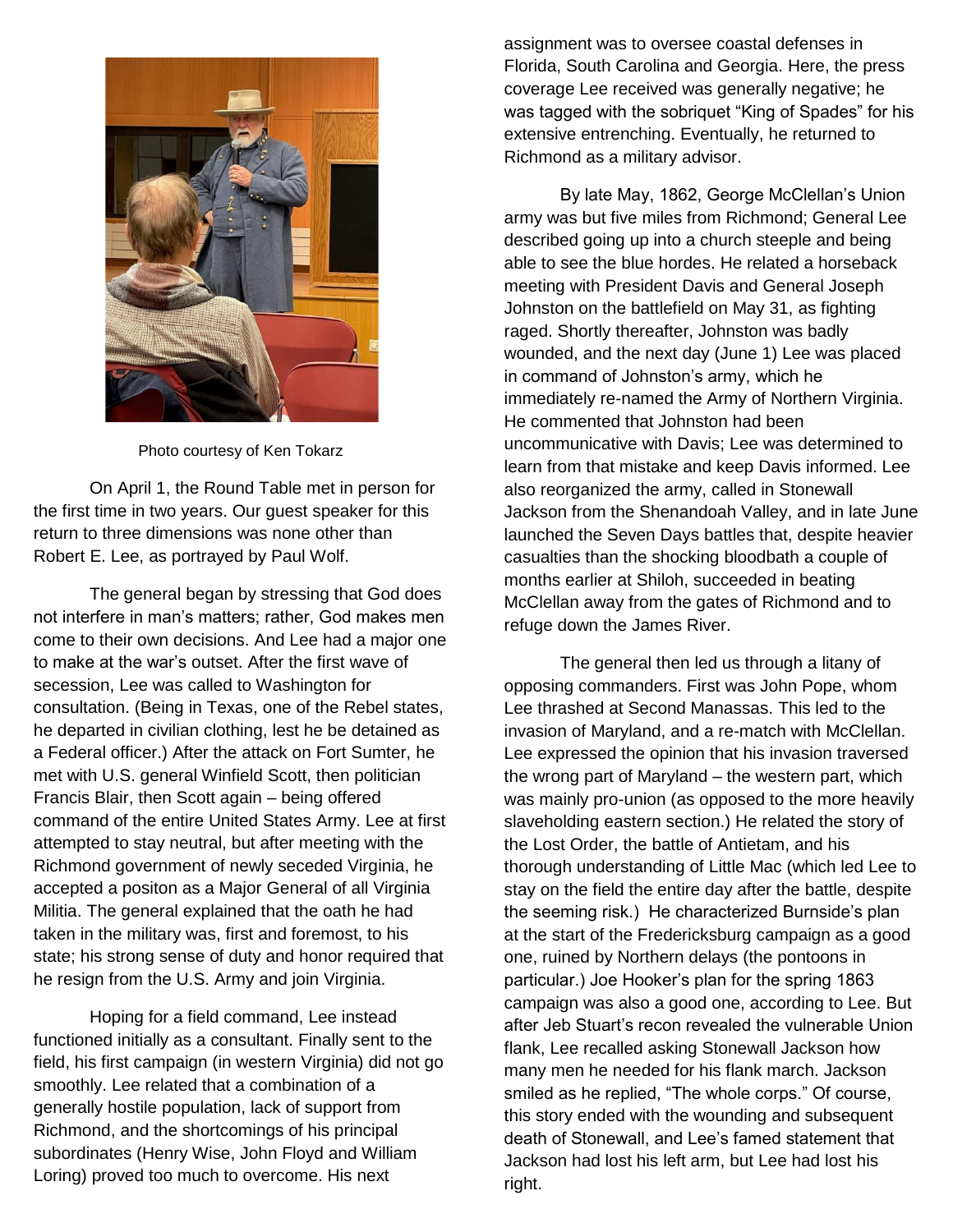This naturally led to the Gettysburg campaign. The general detailed the reorganization of his army into three corps, with the experienced division commanders Richard Ewell and A.P. Hill promoted to command two of them. He did lament the failure of Ewell to seize Culp's Hill on July 1, citing Ewell's unfamiliarity with Lee's command style, and noted that Hill became sick early on, leaving him unable to properly administer his corps. But Lee had the most to say about the usually reliable James Longstreet, whom Lee saw as essentially foot-dragging. He said that his biggest mistake of the campaign was probably not realizing just how set against the move Longstreet was. Lee noted the approximately 33% Confederate casualties as well as his post-battle offer to resign, which of course was refused.

Picking up with the 1864 Overland campaign, the general recalled how his initial move into the Wilderness worked, with his army prevailing – only to see U.S. Grant press on through the bloodbaths of Spotsylvania and Cold Harbor (Lee mentioned Grant's "butcher" nickname from the latter contest.) When Grant moved on again, this time to Petersburg, Lee praised the stubborn defense led by P.G.T. Beauregard that bought time for Lee to arrive on the scene, resulting in a 9-month siege.

As the spring of 1865 approached, Lee tried to break the Union stranglehold at Fort Stedman on March 25. That failure led to the inevitable Union breakthrough at the start of April, the abandonment of Petersburg and Richmond, and the short campaign to Appomattox. Lee presented three possible options: Turn and face his pursuers, try to reach Joe Johnston in North Carolina, or disband the army and take to guerilla warfare. But at Appomattox he realized the jig was up, and the famous surrender took place. Lee credited Grant with generosity in his surrender terms, and recalled that, when asked if he had the authority to surrender other armies, Lee could only offer his own army.

Following the surrender, Lee went back to Richmond, feeling angry at his ultimate failure and thinking about his now-deceased subordinates such as Jackson, Stuart and A.P. Hill. He recalled being concerned about the fate of the Southern people and wondering what would become of the newly-freed former slaves. Lee also expressed puzzlement at being cheered when he returned to the Confederate capital – it made no sense to him. A summation of his brief post-war life, primarily his presidency of Washington (now Washington and Lee) college, ended with his death in 1870. The general also revealed an unexpected insight: His single greatest regret was the choice of a military education, due to the bloodshed and suffering that came with it.

On behalf of the Round Table, I would like to thank Robert E. Lee /Paul Wolf for a fascinating evening.

## **May Saturday Discussion**

Saturday May 21, all members and guests are invited to participate in the session via zoom. Pat McCormick will lead the discussion on the Battle of Chancellorsville. It will start at 10:00 AM.

Join Zoom Meeting [https://us06web.zoom.us/j/82919662295?pwd=YmVXMlQ](https://us06web.zoom.us/j/82919662295?pwd=YmVXMlQwNW9pUk8yNndXWFFPK3ZDUT09) [wNW9pUk8yNndXWFFPK3ZDUT09](https://us06web.zoom.us/j/82919662295?pwd=YmVXMlQwNW9pUk8yNndXWFFPK3ZDUT09) Meeting ID: 829 1966 2295 Passcode: 020639 One tap mobile +13126266799,,82919662295#,,,,\*020639# US (Chicago) +16465588656,,82919662295#,,,,\*020639# US (New York) Dial by your location +1 312 626 6799 US (Chicago) +1 646 558 8656 US (New York) +1 301 715 8592 US (Washington DC) +1 346 248 7799 US (Houston) +1 720 707 2699 US (Denver) +1 253 215 8782 US (Tacoma) Meeting ID: 829 1966 2295 Passcode: 020639 Find your local number: <https://us06web.zoom.us/u/kcDeokiCpM>

## . Book Raffle

There will be a book raffle as per our usual raffle tickets. Also the roundtable is looking for someone to take over the book raffle -

#### **PLEASE HELP!**